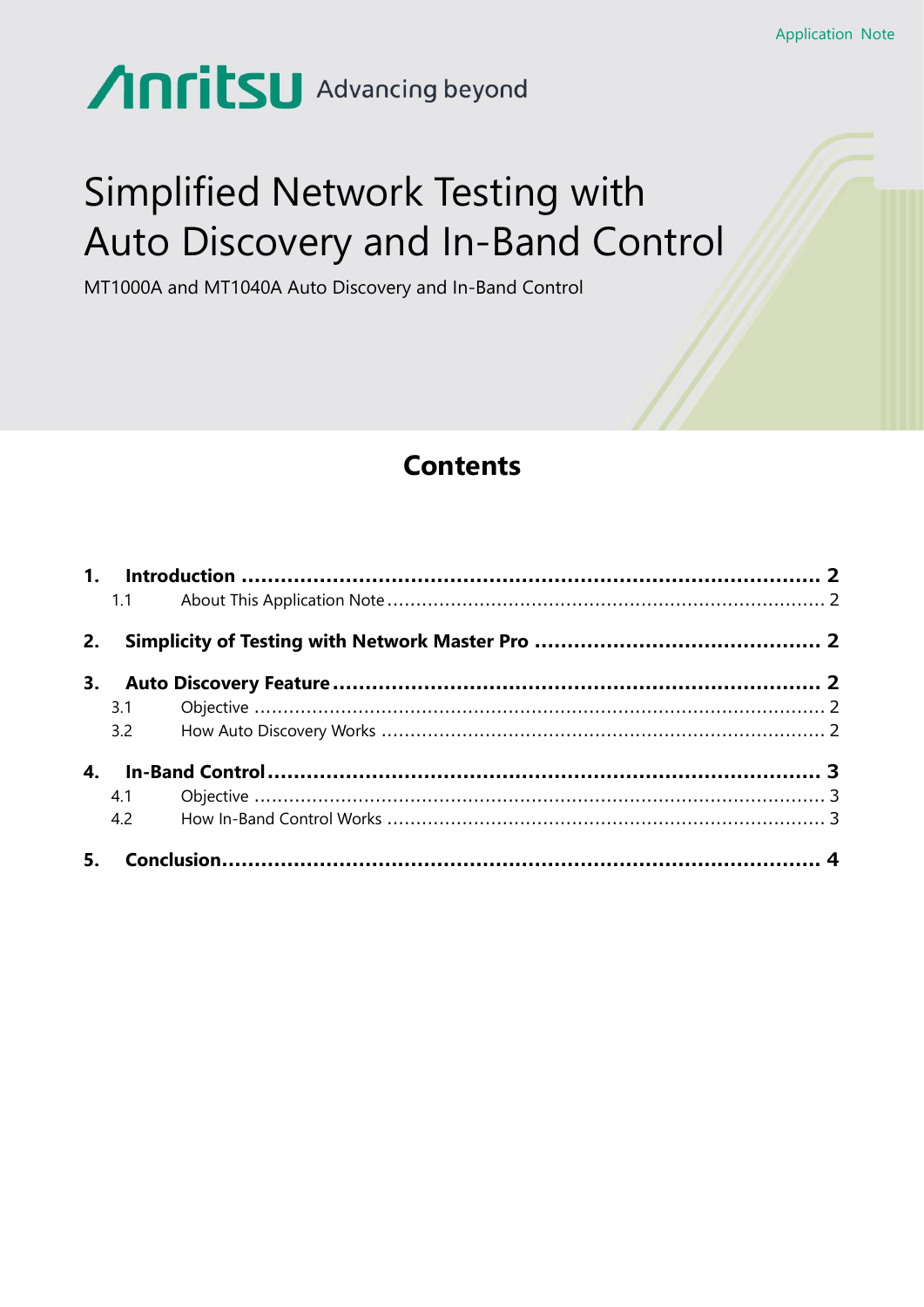## <span id="page-1-0"></span>**1. Introduction**

## <span id="page-1-1"></span>**1.1 About This Application Note**

This note describes how the Network Master Pro Auto Discovery feature discovers other remote Network Master Pro units on the network, and use of the In-Band Control feature to control and adjust discovered remote units.

## <span id="page-1-2"></span>**2. Simplicity of Testing with Network Master Pro**

The Network Master Pro MT1000A/MT1040A have been designed for simplicity of operation to ensure field technicians can complete the job as quickly as possible without requiring a deep understanding of different technologies. The Auto Discovery feature simplifies testing for field technicians, allowing quick completion of repeatable testing by identifying other Network Master Pro units on the network. The In-Band Control feature allows a local user to control and adjust remote Network Master Pro units. This combination of Auto Discovery and In-Band Control makes



best use of field technicians' time while ensuring no possible miscommunication or mis-configuration between the two ends of the network under test. The Network Master Pro have been designed from the ground up to optimize test time and minimize human error; addition of these two new features extends the strength of current features, such as five-screen set-up to results, and SEEK one-button testing.

## <span id="page-1-3"></span>**3. Auto Discovery Feature**

## <span id="page-1-4"></span>**3.1 Objective**

The Auto Discovery feature allows a local Network Master Pro user to discover other remote Network Master Pro units on the network to complete testing. The local user can manage multiple testers remotely without a dedicated network connection.

## <span id="page-1-5"></span>**3.2 How Auto Discovery Works**

The ability to discover other Network Master Pro units on both Layer 2 (Data Link or MAC layer) and Layer 3 (Network or IP layer) is important to allow seamless connectivity over any network under test via the Network Master Pro test port. When looking for Network Master Pro units on the same network, a multicast request is sent enquiring about the status of all other units on the network. When searching for other Network Master Pro units inside or outside the local network, the local user can configure the network address mask to check for other Network Master Pro units and obtain their status.

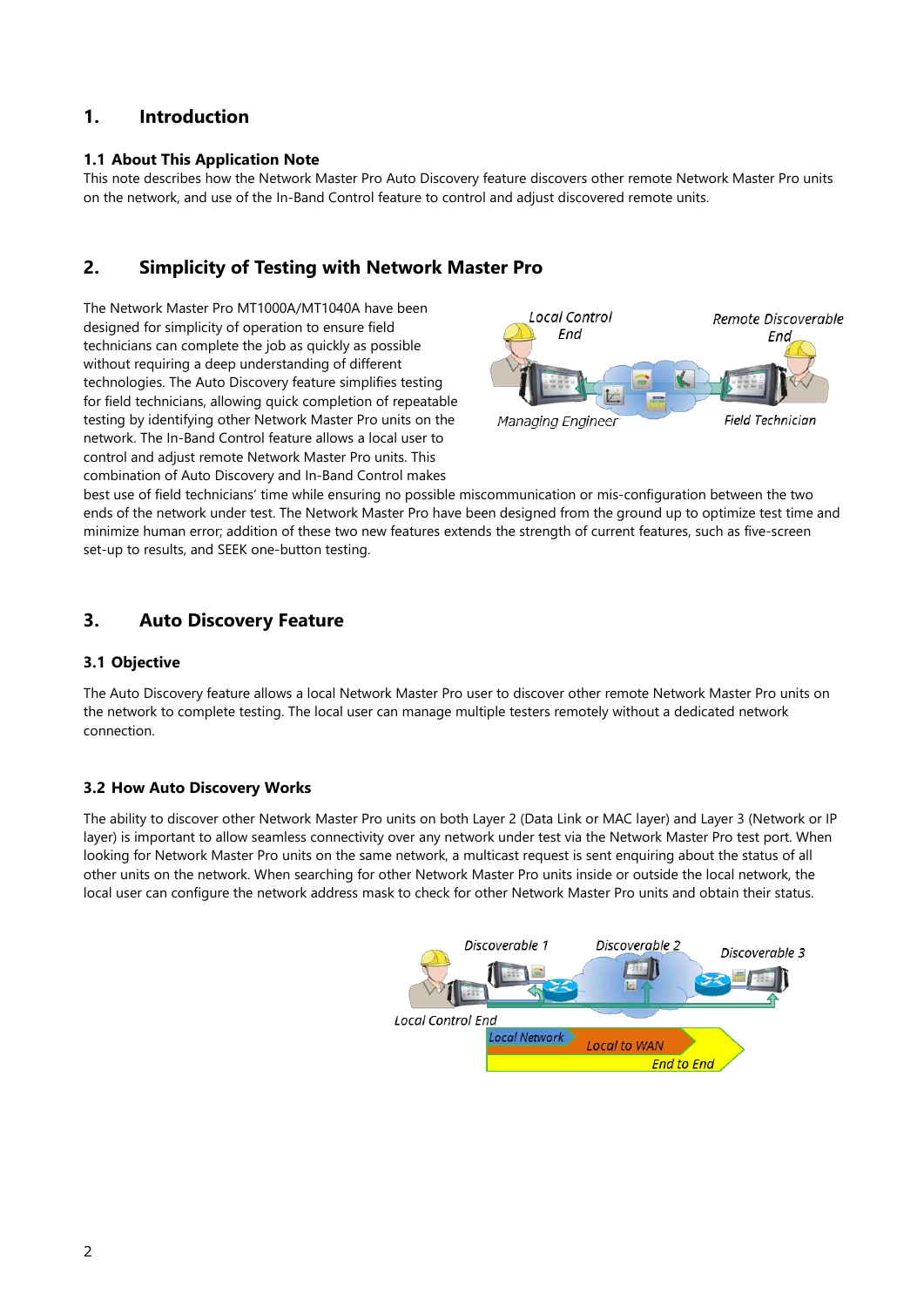After discovery across the network, the local user can configure the remote Network Master Pro settings as necessary for Y.1564, RFC2544 (Local Remote mode), BERT Reflector, and other tests, as well as for RFC6349 (Client Server mode) tests. The technician at the local end can fully manage all test aspects from a single local Network Master Pro, which not only simplifies testing but—more importantly—minimizes possible set-up errors and on-site time for both technicians at the local and remote ends. This is especially true for the technician at the remote end; after the discovered unit's test port is connected and configured for In-Band Control, other tasks can be performed.



Configuring a discoverable unit is as simple as ticking a box; if required, the remote unit will auto-configure via DHCP based on the network IP settings, or the remote technician can input required details manually. It is also possible to set a remote-control password for each unit, ensuring only authorized personnel have control.

## <span id="page-2-0"></span>**4. In-Band Control**

## <span id="page-2-1"></span>**4.1 Objective**

The In-Band Control feature works in tandem with the Auto Discover feature to deliver flexible and seamless control by just one field technician over key Ethernet tests.

## <span id="page-2-2"></span>**4.2 How In-Band Control Works**

The Network Master Pro Auto Discovery application allows the local user to see all units that can be connected to as well as the current configuration. The local technician can connect to the remote unit from within the discovery mode and can update the remote unit details, including configured test as well as MAC, VLAN, and IP address settings.

After the local user selects the remote unit to update, that unit reconfigures itself as a remote unit (for Y.1564 or RFC2544 tests), as a unit to be controlled (for RFC6349 tests), or as a Reflector for BERT tests.

Combining Anritsu's free MX100001A PC software with the In-Band control feature offers even greater flexibility and support; experienced technicians and engineers can provide direct support from their desktop PC to field technicians without access to the corporate network. Direct assistance and support for any field technician minimizes downtime and training times.

The engineer at the local end simply adjusts the remote configuration from the local tester to complete testing based on requirements.

- For RFC2544 testing, the remote far end is connected as a remote unit in End-to-End mode, supporting independent two-way throughput testing. The remote far end can also be configured as a reflector for RFC2544 tests.
- 92.168.10.10 19216810103  $rac{1}{2}$ 192.168.10.1 RFC2544 Marc  $021001010$ RECORAL TEST RESULT C C + B V 区 g 显 m 1 Corporate Network Customer **Network**
- At Y.1564 testing, the remote far end is connected as the remote unit in the One-Way Test mode, allowing independent two-way throughput testing. The far end can also be configured as a reflector for Y.1564 tests.
- At RFC6349 testing, the remote far end is configured as a unit to be controlled, allowing the local technician to complete required settings from the local end.
- Configuring the far end as a reflector supports completion of BERT, Mon/Gen, and Multi-Stream tests.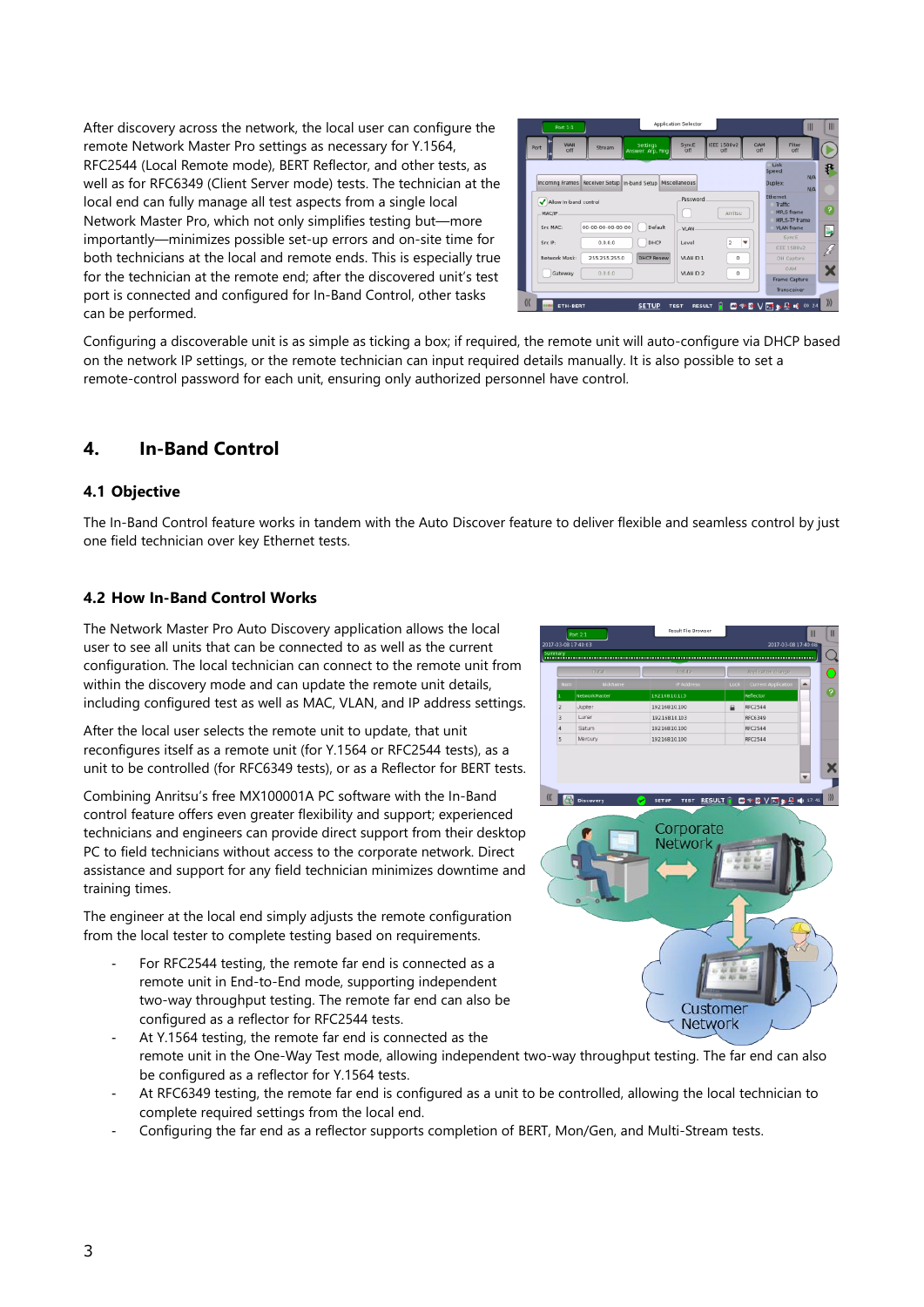## <span id="page-3-0"></span>**5. Conclusion**

The Network Master Pro GUI has been designed with simplicity and usability at its core. Market-leading functions, such as the five-window display (ensuring technician always has direct access to any settings), SEEK (to automate any task or multiple tests), and PC software (for control/configuration/report creation) allow the technician to complete the job quickly and accurately. Addition of these Auto Discovery and In-Band Control features ensures operators and contractors can optimize manpower while minimizing re-work and network down times.

The all-In-one Network Master Pro test solutions are ideal for engineers of any experience level who want to get the job done right, first time.